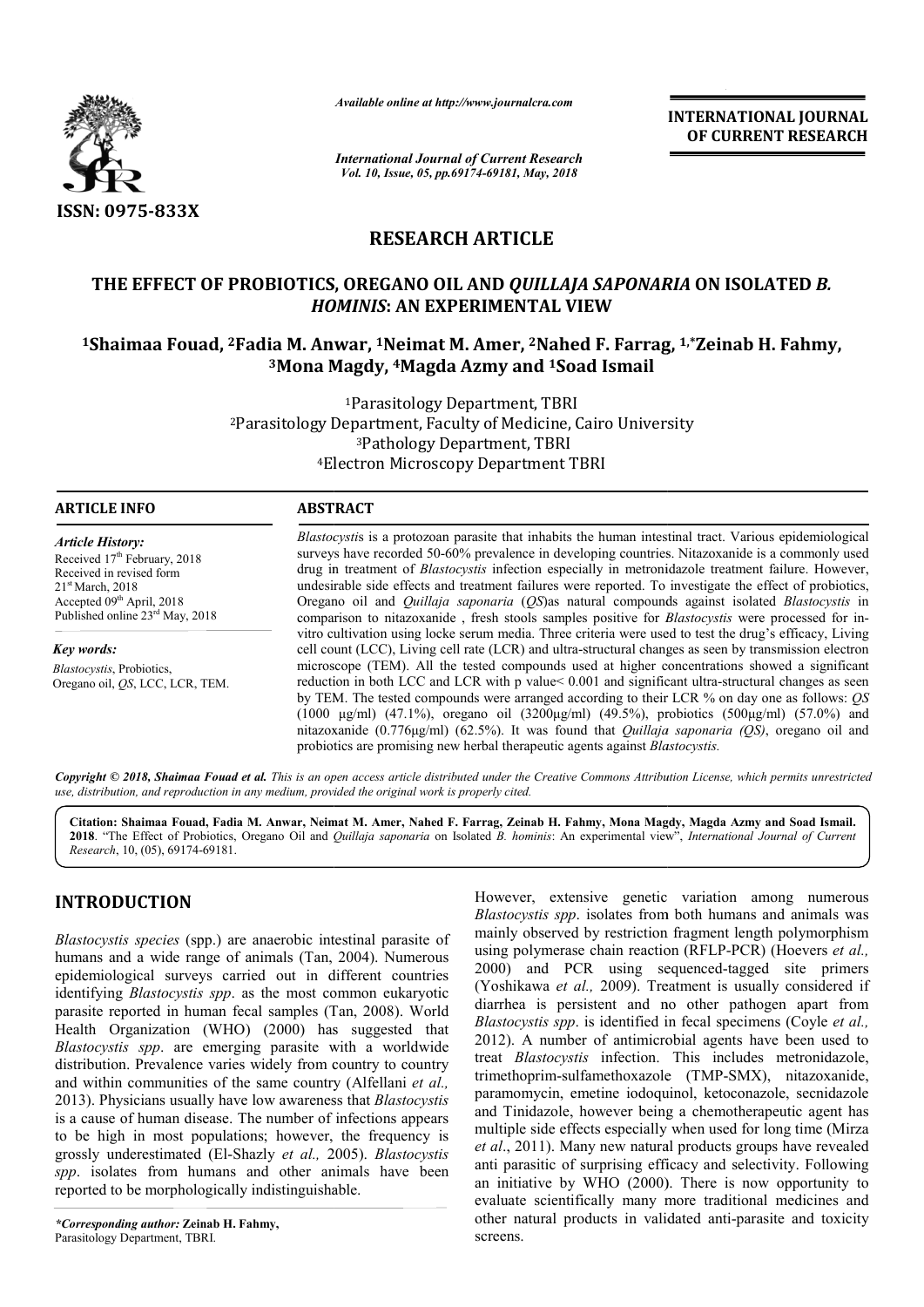**Aim of Work:** To date a number of antimicrobial agents have been used to treat *Blastocystis* infection. Some of these drugs are effective for certain patients but does not provide complete eradication for others, particularly those with severe infection. Other drugs have severe side effects and drug resistance may occur. As a result, the necessity of finding alternative safe and highly effective agents against *Blastocystis* infection is required. There is an increasing awareness of the therapeutic potential of natural products and medicinal plants that are frequently considered to be less toxic and free from side effects than synthetic drugs .The present study was designed to evaluate the effect of probiotics, oregano oil and *Quillaja sapponaria (QS)*on isolated *Blastocystis*.

# **MATERIALS AND METHODS**

**Study Design:** In order to assess the effect of probiotics, oregano oil, *QS* and nitazoxanide on isolated *Blastocystis spp*. thirty stools samples were collected from patients attending the outpatient clinic of Theodor Bilharz Research Institute (TBRI), Cairo, Egypt. The stool samples were collected from Patients complaining of gastrointestinal symptoms  $\pm$  diarrhea. The study was conducted in the period from April to August, 2012. All stool samples were subjected to different parasitological examinations aiming to identify cases of *Blastocystis* infection. Only positive samples (three out of thirty) were subjected to culture to assess the efficacy of the tested drugs by counting living cell count (LCC), living cell rate (LCR) and TEM examination.

**Ethical Consideration:** The protocol of this study was approved by scientific research ethics committee of TBRI. Patients included in the study, were informed verbally about the purpose of the study, and the collection of stool samples was performed after obtaining their consent.

#### **Parasitological Examination**

- Sample collection.
- Sample processing.
- Stool analysis:
- Macroscopic examination.
- Microscopic examination:
	- Direct smear (Melvin and Brooke, 1974).
	- Formol ether concentration technique (Moody, 1997).
	- Permanent staining using Giemsa stain (Van Gool *et al*., 1990).
	- Culture technique using Locke serum media (Craig, 1926).

#### **Drug Preparation**

- **Probiotics** (Rameda Pharmaceutical Industries & Diagnostic Reagents. 6th of October City, Egypt). Lacteol fort *LAB* sachets, each sachet Corresponding to *LAB delbruekii* and *LAB fermentum*10 billion. Three different concentrations were done 150μg/ml, 300μg/ml and 500 μg/ml (Perez *et al.,* 2001).
- **Oregano oil** (Sigma Aldrich, St. Louis, Mo, Unites States) one bottle containing 100 g with a density 0.939 g/mL at 25 °C, with a solubility 1ml/2ml of 70% Ethanol. Oregano oil of different four concentrations (200μg/ml, 800μg/ml, 1600 μg/ml, and

3200μg/ml)was tested in comparison to ethanol (solvent) as control (Machado *et al.,* 2010).

- *Quillaja* **bark saponin** (Sigma Aldrich, St. Louis, Mo, United States) containing 10% saponin was adjusted and added to culture media so as to yield four different concentrations (50μg/ml,100μg/ml,500μg/ml and 1000μg/ml) (Yang *et al.,* 1996).
- **Nitazoxanide** (Medizen pharmaceutical industries for utopia pharmaceuticals).Containing 100mg/5ml, two concentrations were used 0.017 and 0.776 μg/ml respectively (Cedillo-Rivera *et al.,* 2002).

**Determination of** *Blastocystis* **LCR:** (Yang *et al.,* 1996).

**Transmission Electron Microscopy (TEM):** (Robinson *et al.,* 1987; Zierdt and Swan, 1981).

**Statistical analysis:** Data were analyzed using Minitab (statistical software 13.1/ Minitab Inc., PA, United States) for each duplicate tube logarithm (log) 10 transformation was conducted to calculate mean and standard deviation  $(\pm SD)$ values. Comparison between different groups was analyzed using paired student (t -test). Significance was established at P value ≤0.05 (Elgayar and Soliman, 2011).

## **RESULTS**

To assess the effect of probiotics, oregano oil, *QS* and nitazoxanide on *Blastocystis spp.* in vitro, 30 stools specimen were collected from patients with (gastrointestinal symptoms  $\pm$ diarrhea) attending the outpatient clinic of TBRI. All the samples were subjected to different parasitological examinations (macroscopic examination, direct smear unstained and stained with iodine, formol ether concentration technique and permanent staining using Giemsa stain) (Figures 1, 2 and 3).



**Fig. 1. Vacuolar form of** *Blastocystis spp***. stained with Giemsa stain (x 1000)**



**Fig. 2.** *Blastocystis spp***. (binary fission stained with Giemsa stain (x 1000)**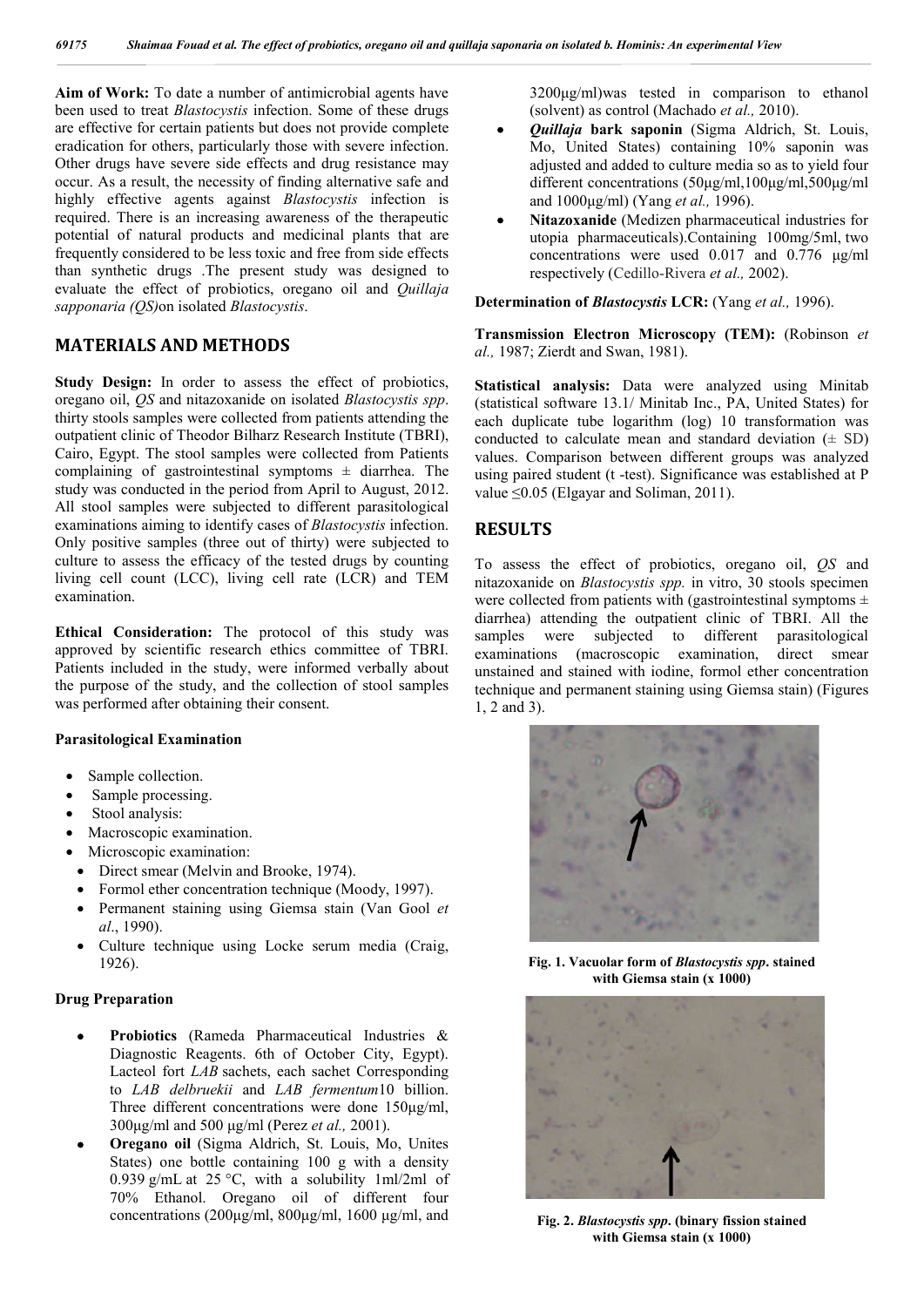

**Fig. 3. Cyst form of** *Blastocystis spp.* **stained with Giemsa stain (x 1000)**

Only positive samples (three out of thirty) as confirmed by direct smear, formol ether concentration and Giemsa stain were subjected to culture to assess the efficacy of the tested drugs. Criteria of effectiveness were based on (LCC, LCR and EM changes).

#### **The effect of** *QS* **on** *Blastocystis spp*

Based on counting only, intact vacuolar forms of *Blastocystis spp*., there was significant reduction in LCC by using different concentrations of *QS* with p value <0.001 compared to nontreated control group. On first day LCC decline folds increased(2.68, 3.04, 3.28 and 5.35) by using four ascending different concentrations of *QS*(50μg/ml, 100μg/ml, 500μg/ml and1000μg/ml) in order, while on day three and day six LCC decline folds were (2.55, 2.70, 2.99 and 4.98) and (1.70, 1.93,2.38 and 5.42) with the same concentrations in order. The previous results showed that decline folds were high on day one for all concentrations of *QS* in comparison to day three and six except for *QS*(1000μg/ml) on day six as decline fold was 5.42 compared to decline folds on day one and three(5.35 and 4.98)respectively (Table 1). Based on counting viable (living) *Blastocystis* cells which were stained greenish tinge with EC stain with intact membrane (Figure 4)while dead forms were red in color with non-intact membrane (Figure 5),it was observed that *QS* (50μg/ml) showed non-significant reduction with p value 1 and median LCR 83%, while the other three concentrations(100μg/ml ,500μg/ml and 1000μg/ml) showed significant LCR reduction (70%, 65% and 47.1%) in order with p value < 0.001 (Figure 6).*QS* showed to be significantly effective against *Blastocystis spp.* in all concentrations used except 50μg/ml. This effect was increased by increasing the concentration.



**Fig. 4. Viable** *Blastocystis spp.* **(intact membrane) Stained greenish tinge with EC blue stain (x400).**



**Fig. 5. Non-viable** *Blastocystis spp.* **stained red with EC blue stain (x400)**



#### **Fig. 6. Median LCR % for day one** *Blastocystisspp.* **exposed to different concentrations of** *QS***, oregano oil, probiotics and nitazoxanide compared to non-treated control and ethanol treated control (for oregano oil only).**

Also the increases in decline folds were more prominent on day one than day three and day six in most of the used concentrations.



**Fig. 7. TEM of** *Blastocystis spp***. exposed to** *QS* **100 μg/ml showing programmed cell death with apoptotic features (x 35,000)**

TEM showed that *Blastocystis spp.* treated with *QS* 100 μg/ml showed morphological changes suggestive of programmed cell death with apoptotic changes includes (cell shrunk , nuclear chromatin produced distinct clumps along the periphery and large cytoplasmic vacuoles appears empty) (Figure 7).

**The effect of oregano oil on** *Blastocystis spp:* It was observed that using ascending concentrations of oregano oil (200 μg/ml, 800μg/ml, 1600μg/ml and 3200μg/ml)against *Blastocystis spp*. has significant reduction in LCC with p value  $\leq 0.001$ .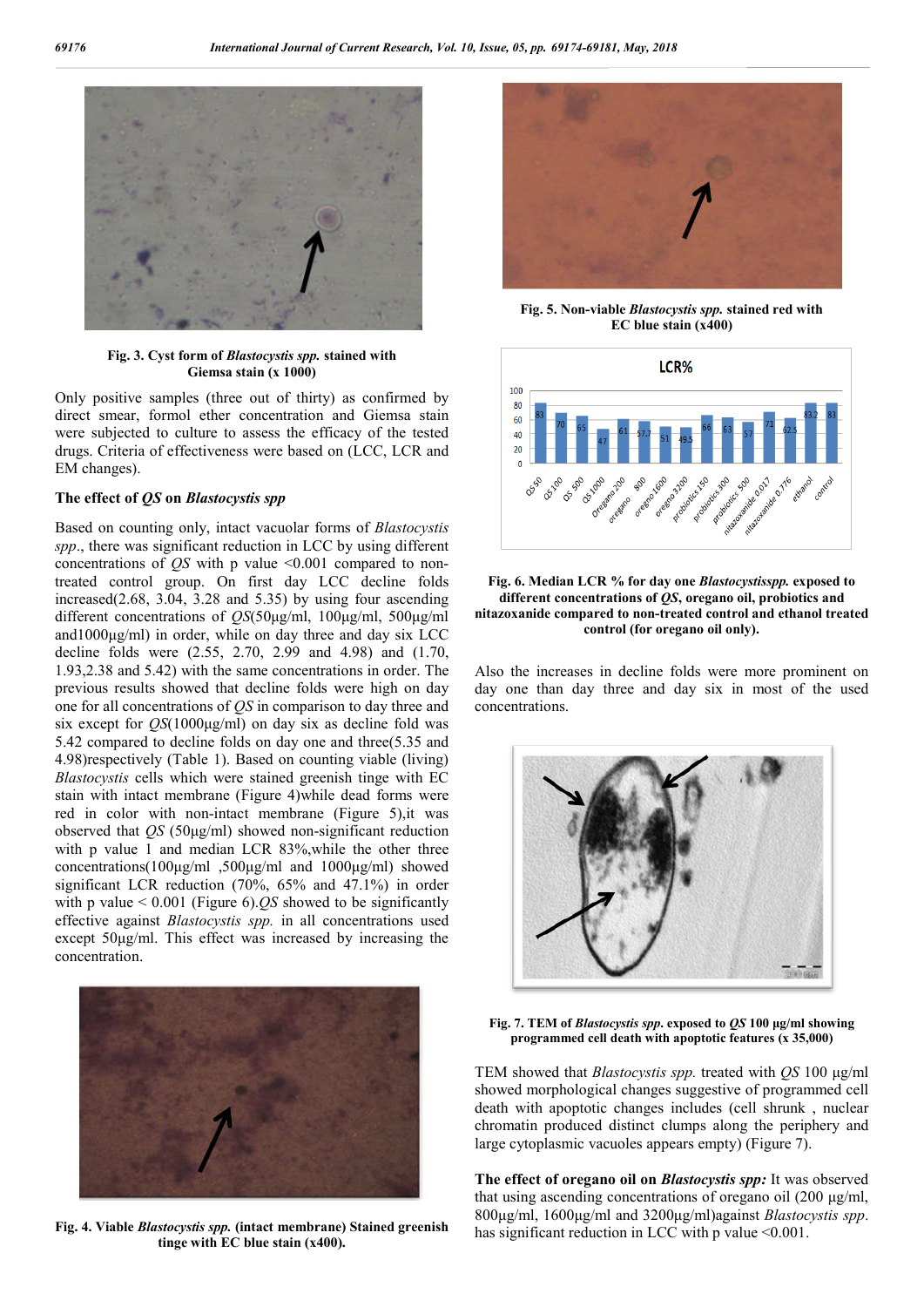| different<br>Control<br>versus | Living cell count |         |         |                 |         |         |                 |         |         |
|--------------------------------|-------------------|---------|---------|-----------------|---------|---------|-----------------|---------|---------|
| drug concentration             | Day 1             |         |         | Day 3           |         |         | Day 6           |         |         |
|                                | $N \times 10^3$   | Decline | P value | $N \times 10^3$ | Decline | P value | $N \times 10^3$ | Decline | P value |
|                                |                   | fold    |         |                 | fold    |         |                 | fold    |         |
| Control                        | 4700              |         |         | 3300            |         |         | 2100            |         |         |
| $OS 50\mu g/ml$                | 1770              | 2.68    | < 0.001 | 1300            | 2.55    | < 0.001 | 1250            | 1.70    | < 0.001 |
| $OS$ 100 $\mu$ g/ml            | 1550              | 3.04    | < 0.001 | 1220            | 2.70    | < 0.001 | 1100            | 1.93    | < 0.001 |
| $OS$ 500 $\mu$ g/ml            | 1440              | 3.28    | < 0.001 | 1100            | 2.99    | < 0.001 | 900             | 2.38    | < 0.001 |
| $OS1000\mu\text{g/ml}$         | 880               | 5.35    | < 0.001 | 660             | 4.98    | < 0.001 | 400             | 5.42    | < 0.001 |
| oregano $200\mu\text{g/ml}$    | 1150              | 4.14    | < 0.001 | 700             | 4.82    | < 0.001 | 350             | 6.32    | < 0.001 |
| oregano $800\mu$ g/ml          | 900               | 5.35    | < 0.001 | 550             | 6.15    | < 0.001 | 250             | 8.97    | < 0.001 |
| oregano $1600\mu\text{g/ml}$   | 880               | 5.45    | < 0.001 | 300             | 11.41   | < 0.001 | 100             | 20.94   | < 0.001 |
| oregano $3200\mu$ g/ml         | 700               | 6.87    | < 0.001 | 200             | 17.23   | < 0.001 | 60              | 28.86   | < 0.001 |
| probiotic 150 µg/ml            | 2880              | 1.65    | < 0.001 | 2400            | 1.37    | < 0.001 | 2000            | 1.07    | < 0.001 |
| probiotic $300 \mu g/ml$       | 2600              | 1.82    | < 0.001 | 1900            | 1.74    | < 0.001 | 1800            | 1.19    | < 0.001 |
| probiotic $500 \mu g/ml$       | 2200              | 2.14    | < 0.001 | 1800            | 1.83    | < 0.001 | 1120            | 1.88    | < 0.001 |
| $nitazoxanide$ 0.017 µg/ml     | 1220              | 3.91    | < 0.001 | 1150            | 2.89    | < 0.001 | 1100            | 1.91    | < 0.001 |
| nitazoxanide 0.77µg/ml         | 800               | 5.86    | < 0.001 | 650             | 5.06    | < 0.001 | 500             | 4.19    | < 0.001 |

| Table 1. LCC (p value and decline folds) for <i>Blastocystis spp</i> . exposed to different concentrations of QS, oregano oil, probiotics and |                                              |  |  |
|-----------------------------------------------------------------------------------------------------------------------------------------------|----------------------------------------------|--|--|
|                                                                                                                                               | nitazoxanide compared to non-treated control |  |  |

On first day LCC decline folds with the same concentrations were (4.14, 5.35, 5.45 and 6.87) in order, while on day three LCC decline folds with the same concentrations were(4.82, 6.15, 11.41 and 17.23) in order. On day six with lower concentrations(200μg/ml and 800 μg/ml) decline folds were (6.32 and 8.97)in order, while with higher concentrations of oregano oil (1600 μg/ml and 3200μg/ml) decline folds were very high (20.94 and 28.86) respectively (Table 1). LCR of *Blastocystis spp.* exposed to four different concentrations of oregano oil showed significant reduction with p value <0.001. Median LCR with ascending concentrations of oregano oil (200 μg/ml, 800μg/ml, 1600μg/ml and 3200μg/ml) were (61%, 57.7 %, 51% and 49.5%) in order (Figure 6). From these results it is clear that oregano oil is significantly effective against *Blastocystis* especially in higher concentrations (1600μg/ml and 3200μg/ml).

reductions in all days with p value < 0.001. On day one LCC decline folds with the same concentrations in order were (1.65, 1.82 and 2.14) while on day three decline folds were (1.37, 1.74 and 1.83) and day six were (1.07, 1.19 and 1.88) (Table1). LCR of *Blastocystis spp*. exposed to ascending concentrations of probiotics showed significant reduction with p value  $\leq 0.001$ , median LCR with the same concentrations (150μg/ml, 300μg/ml and 500 μg/ml) in order were (66 %, 63 % and 57%) (Figure 6).These results showed that probiotics has significant effect on *Blastocystis spp.* as regards LCC and LCR. Also, it was found that the effect is more in higher concentrations and the decline folds were higher on day one than on day three and six. TEM showed that *Blastocystis spp*. exposed to probiotic (150μg/ml) has significant ultra-structural changes including cell wall shrunk and programmed cell death (Figure 9).



**Fig. 8. TEM of** *Blastocystis spp.* **exposed to oregano oil 200μg/ml showing complete autolysis with cell membrane rupture(x 30,000)**

The higher concentrations of oregano oil are more effective than the higher concentrations of *QS*. In contrast to *QS* the decline folds for oregano oil were higher on day three and six rather than day one. TEM showed that *Blastocystis spp.*  Exposed to oregano oil 200 μg/ml showed complete autolysis with cell membrane rupture (Figure 8).

**The effect of probiotics on** *Blastocystis spp:* LCC of *Blastocystis spp*. exposed to ascending concentrations of probiotic (150μg/ml, 300μg/ml and 500μg/ml) has significant



**Fig. 9. TEM of** *Blastocystis spp***. exposed to probiotic 150 μg/ml showing shrinkage of cell membrane with programmed cell death (x 38,000)**

**The effect of nitazoxanide on** *Blastocystis spp: Blastocystis spp*. exposed to two different concentrations of nitazoxanide (0.017 μg/ml and0.77μg/ml) showed significant reduction in LCC with p value  $\leq 0.001$ . By using ascending concentrations of nitazoxanide (0.017μg/ml and0.77μg/ml) decline folds were (3.91 and 5.86) on day one, while on day three (2.89 and 5.06) and day six (1.91 and 4.19) in order. It was observed from the results mentioned above that LCC decline folds were higher on day one than day three and day six (Table 1).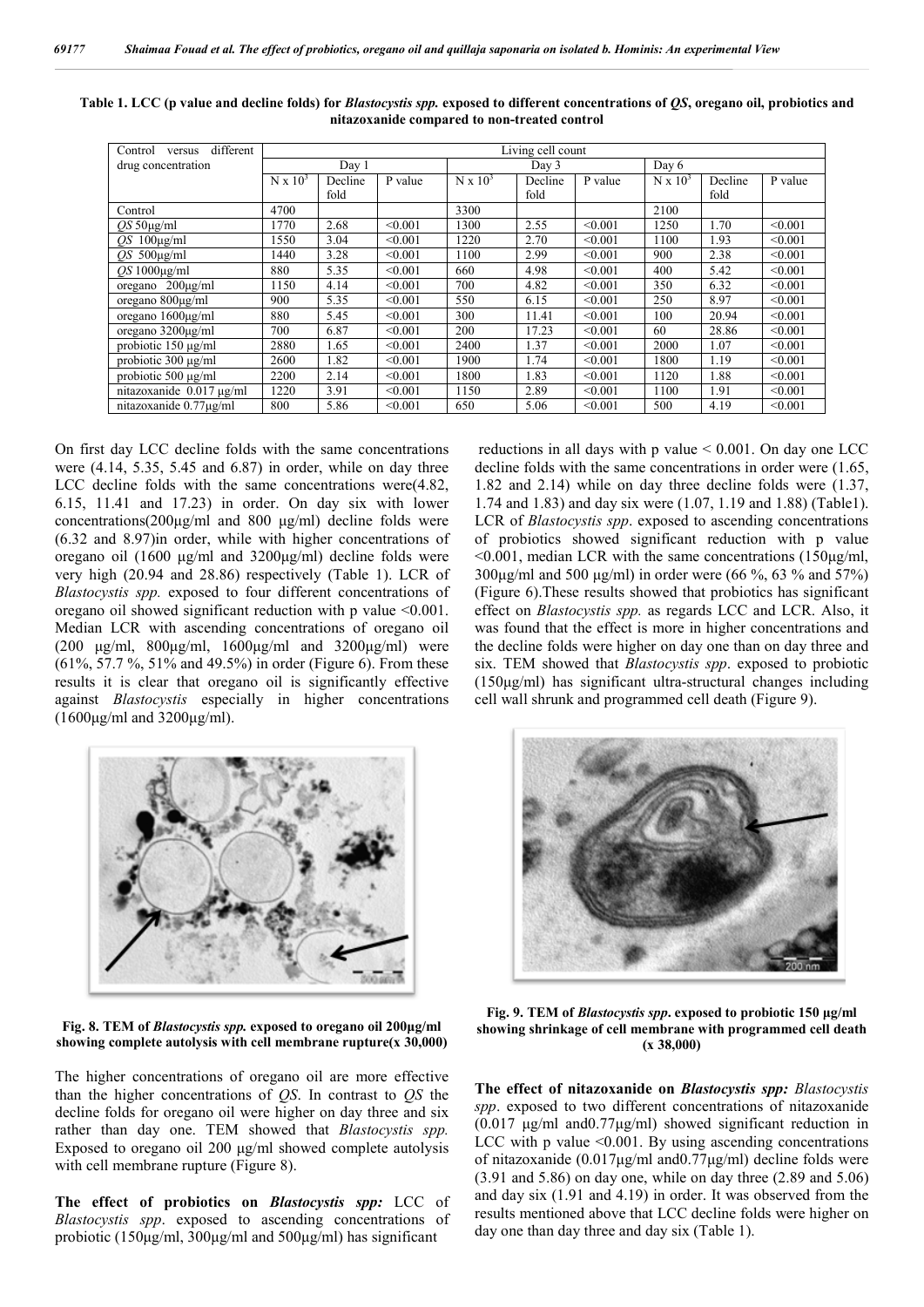LCR of *Blastocystis spp*. treated with two different concentrations of nitazoxanide (0.017 μg/ml and0.77μg/ml) showed significant reduction with p value  $\leq 0.001$  and median LCR were (71 %and 62.5%) in order (Figure 6). These results showed that nitazoxanide is significantly effective against *Blastocystis spp.* and by increasing the concentrations, the effect is increased as shown by LCC and LCR. Similar to *QS* and probiotic the increase in decline folds were more on day one than day three and six. TEM for *Blastocystis spp*. treated with nitazoxanide 0.017μg/ml showed morphological changes suggestive of cell swelling and distorted cell shape, a redistribution of vacuoles, plasma membrane damage, and the formation of extensive empty areas in the cytoplasm (Figure 10).



**Fig. 10.TEM of** *Blastocystis spp.* **exposed to nitazoxanide 0.017 μg/ml showing cell swelling and distorted cell shape, a redistribution of vacuoles, plasma membrane damage, and the formation of extensive empty areas in the cytoplasm (x 35,000).**



**Fig. 11. TEM of** *Blastocystis spp.* **in Drug free culture media showing characteristic nuclear morphology (x 35,000)**

In conclusion, from the previously mentioned data the four substances used (*QS*, oregano oil, probiotics and nitazoxanide) were significantly effective against *Blastocystis spp.*, however *QS* and oregano oil were superior as they were more effective in achieving a higher decline folds in LCC than probiotics and nitazoxanide at their highest concentrations on the sixth day  $(5.42 \text{ and } 28.86)$  compared to  $(1.88 \text{ and } 4.19)$  respectively. Similarly *QS* and oregano oil achieved lesser values for median LCR at their highest concentrations on the first day than probiotics and nitazoxanide  $(47.1 \text{ % and } 49.5\%)$ compared to (57% and 62.5%) respectively.

**Drug free culture tubes (non-treated control)of** *Blastocystis*  spp: Two groups of culture tubes were maintained one free from any drugs (culture containing tubes) and the other culture tubes containing ethanol (only for oregano oil as it is used as solvent). Non -significant reduction in LCR was observed in both control groups (drug free culture tubes and culture tubes containing ethanol 70%) with p value 1.0 and high median LCR (83.2% and 83%) in order. TEM of *Blastocystis* from culture containing tubes showed non-significant ultrastructural changes with characteristic nuclear morphology (Figure 11).

## **DISCUSSION**

*Blastocystis* is an enteric protozoan parasite of humans and many animals (Tan*,* 2004). It has a worldwide distribution and is often the most commonly isolated parasite in parasitological surveys (Rayan *et al.,* 2007). Many genotypes exist in nature and recent observations indicate that humans are in reality host to numerous zoonotic genotypes, such genetic diversity has led to a suggestion that previously conflicting observations on its pathogenesis are due to pathogenic and non pathogenic genotypes (Moosavi et *al.,* 2012). The need to treat *Blastocystis* is equivocal, considering the controversial pathogenesis of the organism and the apparent self-limiting nature of the symptoms (Zaki *et al.,* 1991). Although nitazoxanide is considered the drug of choice in metronidazole-treatment failures (Rossignol *et al.,* 2005), being a chemo therapeutic agent, nitazoxanide has many side effects which may limit its use for long time (Parashar and Arya*,* 2005). Natural products are not only the basis for traditional or ethnic medicine, but also screening natural plant products provides highly successful new regimens for human welfare. Many new natural products have revealed anti parasitic of surprising efficacy and selectivity (Hussein *et al.,*  2008).

The present study was carried out to evaluate the in vitro effect of different concentrations of *Qs*, oregano oil, probiotics and nitazoxanide against *Blastocystis spp.* in vitro. In the present study LCC for *Blastocystis spp.* treated with *QS* showed significant reduction with all concentrations used ( $50 \mu g/ml$ , 100 μg/ml , 500 μg/ml, 1000 μg/ml) and p value <0.001. It was also observed that LCC decline folds for *Blastocystis spp.* treated with different concentrations of *QS* were higher on day one than day three and six. This is in agreement with Zierdt and Swan (1981) who conducted a study on the generation time of *Blastocystis* over six days, they found that the most rapid growth of *Blastocytstis* occurred during the first 24 –h period therefore, evaluation of the drug efficacy against *Blastocystis spp.* could be based on its effect on the first day. We observed that *QS* (1000 μg/ml) declined the LCC by 5.35 folds on day one followed by 4.98 folds on day three leaving only resistant *Blastocystis* forms. On day six by using drug free culture tubes (although the drug effect was removed) the LCC declined to 5.42 folds this could be explained by autolysis of the remaining persistent parasites from day three to day six. As regards, the LCR % for *Blastocystis spp.* treated with ascending concentrations of *QS* ( 50 μg/ml, 100 μg/ml , 500 μg/ml, 1000 μg/ml) showed significant reduction with p value  $< 0.001$  except for *QS* (50  $\mu$ g/ml)which showed p value 1 and median LCR 83%. The present study showed that the p value for LCC of *Blastocystis* treated with *QS* (50 μg/ml) is < 0.001 while the p value for LCR of *Blastocystis* treated with the same concentration of *QS* is 1.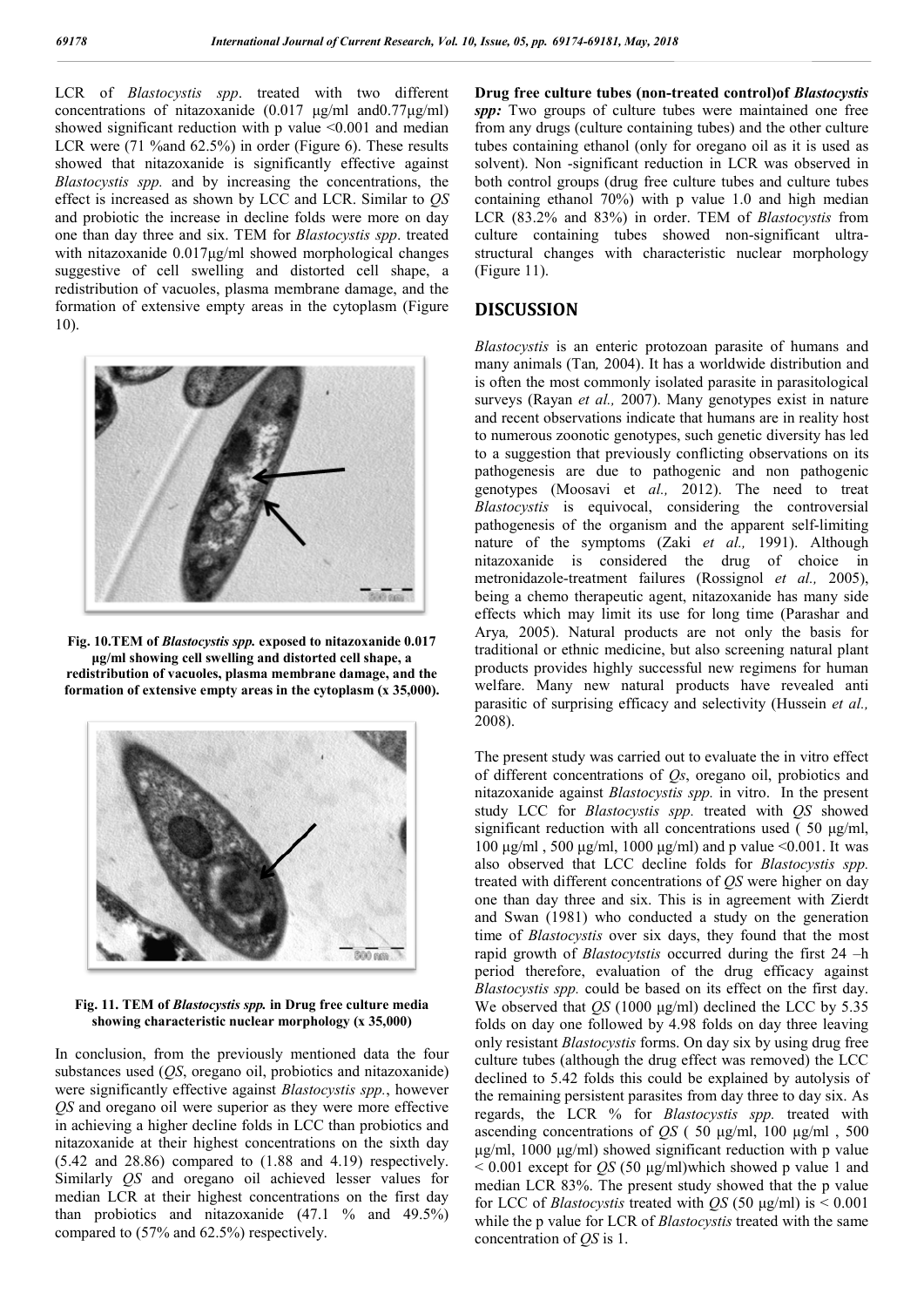This might be explained by Yang *et al.* (1996) who studied the in vitro effect of traditional Chinese medicine against *Blastocystis* and concluded that LCR is considered more sensitive and accurate than LCC. This is because LCR basically calculates the percentage rate of *Blastocystis* viable cells (stained greenish with EC stain) while non-viable cells (stained red with EC stain). But LCC is unable to distinguish viable from non viable cells. It was observed in the present study that LCC decline folds for *Blastocystis* treated with *QS*  **(**1000 μg/ml)on day one were 5.35.On the other hand Elgayar and Soliman (2011) studied the antiprotozoal effect of *QS* against two isolates of *Blastocystis* and found that by using the same concentration of *QS* (1000 μg/ml), the LCC decline folds were 70 and 527. The difference between the two decline folds in the previous study and the decline folds in the present study could be due to different virulence of different species of *Blastocystis* as stated by Hussein *et al.* (2008). Similarly in Elgayar and Soliman (2011) study the LCR % of the two isolates of *Blastocystis spp.* treated with *QS* (1000 μg/ml) were (60% and 45%) while in the present study LCR % was (47.1 %). In our study TEM showed that *Blastocystis spp.* treated with *QS* showed morphological changes suggestive of programmed cell death with apoptotic changes includes (cell shrunk , nuclear chromatin produced distinct clumps along the periphery and large cytoplasmic vacuoles appears empty). These changes were similar to Elgayar and Soliman (2011) study who reported ultra-structural changes of programmed cell death with apoptotic features. The ultra-structural changes of *Blastocystis* treated with *QS* appears to be related to altered permeability of the cyst wall by creating pores in the cell membrane as stated by Menin *et al.* (2001) who treated isolated cardio myocytes with saponin (50 μg/ml for 30 minutes or 600 μg/ml for 1 minute) to open the outer cellular membrane and release the metabolites from cytoplasm.

In the present study oregano oil appears to have significant effect on *Blastocystis* LCC with p value < 0.001 in all concentrations used (200 μg/ml, 800μg/ml, 1600μg/ml and 3200μg/ml). In contrary to other drugs used in the present study, it was observed that LCC decline folds of *Blastocystis* treated with oregano oil were higher on day six than day one and day three especially with higher concentrations (1600 μg/ml and 3200 μg/ml). Similar results were obtained by Ying *et al.* (2008) who studied the in vitro effect of traditional Chinese oregano oil on *Blastocystis*. The authors explained the higher decline folds after day three by spontaneous autolysis of remaining viable forms. As regards the LCR % for *Blastocystis* exposed to oregano oil showed significant reduction with ascending concentrations of oregano oil with median LCR % reaches up to 49.5 % with oregano 3200 μg/ml. While in Ying *et al.* (2008), study *Blastocystis* exposed to the same concentration of oregano oil (3200 μg/ml) has reduction rate of 98.6%. In the same context Grabensteiner *et al.* (2007) also studied the effect of essential oils against two isolates of *Blastocystis spp*. in comparison to other protozoa. The authors stated one hundred percent eradication of *Blastocystis* after 24 h of incubation. The differences in results between both Ying *et al.* (2008) study, Grabensteiner *et al.* (2007) study and the present study may be due to different dosage used or different compositions, quality and content of oregano oils which are influenced by diverse factors such as geographic and climatic changes as well as the conditions used for culture, drying and storage as stated by Escobar *et al.* (2010) who studied the chemical composition and antiprotozoal effects of essential oils**.** 

It may be also due to different species of *Blastocystis* exists with different virulence (Hussein *et al.,* 2008). TEM showed that *Blastocystis* treated with oregano oil showed complete autolysis with cell membrane rupture. The same effect found by Lambert *et al.* (2001) who conducted a study on the minimum inhibitory concentration and the mode of action of oregano essential oil. The authors stated that the effect of oregano oil on protozoa may be due to altering the ion transport processes of the cell membrane and modify the activity of calcium channels which cause an increase in cell permeability and consequent release of vital intracellular constituents. Similarly Ueda-Nakamura *et al.* (2006) while studying *leishmanicidal* activity of *Origanum gratissimum* (*O. gratissimum*) essential oil found a considerable ultra-structural alterations including mitochondrial swelling, the inner mitochondrial membranes were altered with an increase in the number of cristae. Santoro *et al.* (2007) also studied the effect of *O. vulgare* on *Trypanosomacruzi*, TEM showed cytoplasmic swelling with occasional morphological alteration in the cytoplasmic membrane. As regards the in vitro effect of probiotics against *Blasocystis spp.* there was a significant reduction in LCC in all concentrations used **(**150 μg/ml **,**  300μg/ml and 500 μg/ml**)**with p value <0.001 , similar to *QS* decline folds were higher on day one than other days, this was explained before due to the fact that the most rapid growth of *Blastocytstis spp.* occurred during the first 24 –h period therefore, evaluation of the drug efficacy against *Blastocystis spp.* could be based on its effect on first day (Zierdt and Swan, 1981).

In the present study it was also noticed that using ascending concentrations of probiotics showed significant reduction in LCR  $%$  with p value <0.001. The present study up to the knowledge after long research may be the first study testing the effect of probiotics on *Blastocystis spp.* in vitro however, there is many clinical studies showing the efficacy of probiotics against protozoa. A clinical study by Dinleyici *et al.* (2011) has demonstrated the potential beneficial effects of probiotics against *Blastocystis* infection (symptoms, presence of parasites) in children treated with metronidazole or probiotics. Three groups were analyzed: group A, treated with probiotics (250 mg twice a day) for 10 days; group B, treated with metronidazole (30 mg/kg twice daily) for 10 days; and for group C no treatment was provided. On day 15, clinical cure was observed in 77.7% in group A; in 66.6% in group B; and 40% in group C. In contrary Goldman *et al.* (2006) disagree about probiotics clinical effectiveness as it could not demonstrate an adjuvant effect of the studied probiotic in the eradication of gastro-intestinal infections, indicating that other alternative therapeutic strategies should be studied. In the present study it was also observed that TEM of *Blastcystis spp.* exposed to probiotics showed ultrastructure changes including cell wall shrunk and programmed cell death. Similarly Amer *et al.* (2014) studied the in vitro effect of probiotics against *giardia* trophozoites. Ultra structural examination proved that probiotics showed marked changes in cellular architecture of the trophozoites with evident disorganization of the cell membrane, adhesive disc and cytoplasmic components. In the present study the in vitro effect of nitazoxanide against *Blastocystis* showed significant reduction in LCC with both concentrations  $(0.017\mu\text{g/ml}$  and  $(0.776 \mu\text{g/ml})$  in all days with p value < 0.001. Similarly to *QS* and probiotics, nitazoxanide decline folds of LCC were higher on day one than day three and six. LCR% for *Blastocystis* was significantly reduced on day one  $(71\%$  and  $62.5\%$  in order with p value <0.001.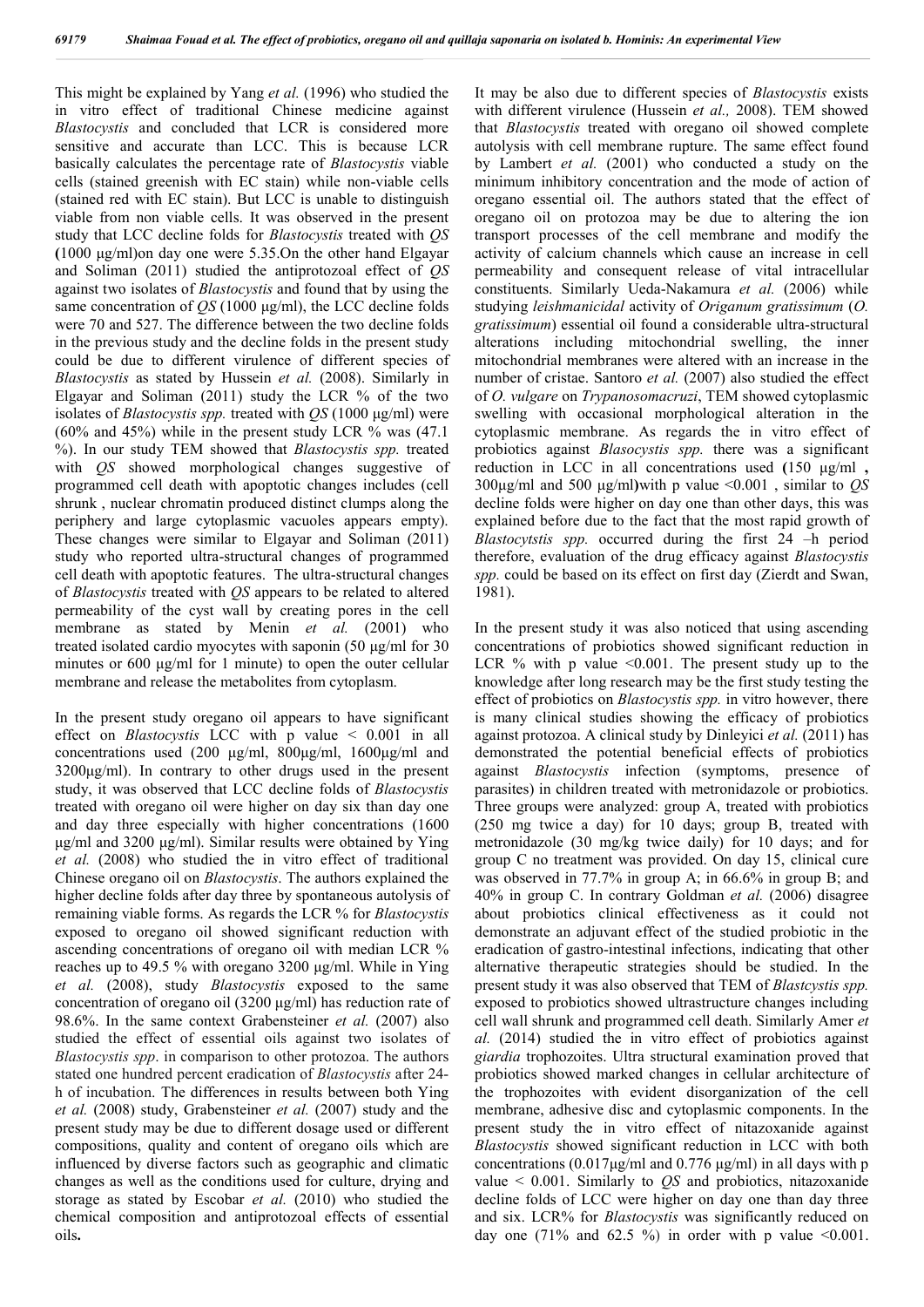Rossignol *et al.* (2005) had tested the in vivo effect of nitazoxanide in persistent diarrhea and enteritis associated with *Blastocystis* and proved to be effective as it caused complete remission of the treated patients. Another study by Elakkad *et al.* (2012) who tested the in vitro effect of nitazoxanide against *Blastocystis spp*. showed that by using neutral red stain for confirming viability as viable cells took the red stain while dead cells appear with corrupted morphology, loss of cell membrane continuity, pale and unstained. Nitazoxanide concentration of 1μg/ml, showed non considerable reduction of viability of *Blastocystis* while a concentration of 2μg/ml nitazoxanide was shown to induce 50% reduction after 48 hours in cultures and a concentration 10 μg/ml of nitazoxanide caused complete death of *Blastocystis* after 48 hours. While Elakkad *et al.*(2012) study showed non considerable reduction of viability of *Blastocystis* with a nitazoxanide concentration 1μg/ml, the present study showed considerable reduction of *Blastocystis* with a nitazoxanide concentration below 1μg/ml this difference could be due to different species of *Blastocystis* with different virulence (Hussein *et al.,*2008).

In the present study TEM of *Blastocystis spp.* treated with nitazoxanide 0.017 μg/ml showed cell swelling and distorted cell shape, a redistribution of vacuoles, plasma membrane damage and the formation of extensive areas in the cytoplasm. Similarly, in Elakkad *et al.* (2012) study, TEM showed drug induced cytoplasmic vacuoles with necrotic cells together with disruption of the normal morphology of *Blastocystis.* Cedillo-Rivera *et al.* (2002) upon studying the, TEM changes of protozoa exposed to nitazoxanide showed Ultra-structure changes in the form of cell swelling and distorted cell shape, and the formation of extensive empty areas in the cytoplasm. As shown in the present results *QS* (1000μg/ml) has the least LCR (47.1%) followed by oregano oil (3200 $\mu$ g/ml) as LCR is (49.5%) then probiotic (500 $\mu$ g/ml) showed LCR (57%) and at last nitazoxanide (0.776μg/ml) showed LCR (62.5%). In our study although all the drugs tested showed significant effect against *Blastocystis*, however some of the drugs showed more effect than others as measured by LCR%, LCC and TEM examination. Factors that determine efficacy could be due to intrinsic properties of the tested drugs and its pharmacokinetics (McFarland*,* 2010),the quality of these products from different sources may vary and many of the commercially available products may lack regulated quality control programs (Marcobal *et al.,* 2008), the stability of the products may significantly affect its potency over time (Graff *et al.,* 2008),the dose used in each drug tested (McFarland*,*  2010), different genotypes of *Blastocystis*, variation of drug susceptibility, mechanism of action and mode of resistance to the drug (Tan*,* 2008).

### **Conclusion**

From the present study it could be concluded that natural products (Quillaja, Oregano Oil and Probiotics) might offer an alternative therapy to chemotherapeutic agents in treatment of *Blastocystosis* with less side effects.

## **REFERENCES**

Alfellani, M.A., Stensvold, C.R., Vidal-Lapiedra, A., Onuoha, E.S., Fagbenro-Beyioku, A.F. and Clark, C.G. 2013. Variable geographic distribution of Blastocystis subtypes and its potential implications. *Acta.Trop*., 126: 11–18.

- Amer, E., Mossallam, S. and Mahrous, H. 2014. Therapeutic enhancement of newly derived bacteriocins against *Giardia lamblia.*, *Exp. Parasitol*., 146:52-63.
- Cedillo-Rivera, A., Tapia, R., Chavez, B., Gonzalez-Robles, A. and Yepez-Mulia, L. 2002. In vitro effect of nitazoxanide against *Entamoeba histolytica, Giardia intestinalis,* and *Trichomonas vaginalis* trophozoites. *J. Eukaryot Microbiol*., 49:201-8.
- Coyle, C.M., Varughese, J., Weiss, L. M. and Tanowitz, H. B. 2012. *Blastocystis*: to treat or not to treat.Clinical infectious diseases. *An official publication of the IDSA*., 54(1): 105- 10.
- Craig, C. F. 1926. The nuclear structure of *Dientamoeba fragilis*. J. Parasitol., 13:137-140.
- Dinleyici, E.C., Eren, M., Dogan, N., Reyhanioglu, S., Yargic, Z.A. and Vandenplas, Y. 2011. Clinical efficacy of *Saccharomyces boulardii* ormetronidazole in symptomatic children with *Blastocystis hominis infection. Parasitol. Res.,* 108: 541-545.
- El- Shazly, A.M., Abdel Magied, A.A., El- Beshbishi, S.N., El-Nahas, H.A., Fouad, M.A.H. and Monib, M.S.M. 2005. *Blastocystis hominis* among symptomatic and asymptomatic individuals in Talkha Center, Dakahlia Governorate, Egypt. *J. Egypt. Soc. Parasitol*., 35: 653-666.
- El-Akkad, M., Soliman, A., Aufy, S. and Moussa, H. 2012. Preliminary study on the broad specturum anti -parasitic effects of nitazoxanide *echinococcus granuslosus* and *Blastocystis spp* . In vitro. Department of parasitology, faculty of medicine, Cairo University, Egypt. (Thesis).
- El-Gayar, K. and Soliman, H. 2011. In vitro and In vivo Effects of *Quillaja Saponaria* on *Blastocystis hominis*  isolates. PUJ., 4 (1): 101-108.
- Escobar, P., Milena, S., Viviana, L., Martinez, J. and Stashenko, E. 2010. Chemical composition and antiprotozoal activities of Colombian Lippia spp. essential oils and their major components. *Mem. Inst*., (105): 0074- 0276.
- Goldman, C.G; Barrado, D.A and Balcarce, N. 2006. Effect of aprobiotic food as an adjuvant to triple therapy for eradication of *Helicobacter pylori* infection in children *Nutrition*, 22: 984-8.
- Grabensteiner, E., Arshad, N. and Hess, M. 2007. Differences in the invitro susceptibility of mono-eukaryotic cultures of *Histomonas meleagridis*, *Tetratrichomonas gallinarum and Blastocystis spp*. to natural organic compounds. *Parasitol. Res.,* 101:193-199.
- Graff, S., Chaumeil, J.C., Boy, P., Lai-Kuen, R. and Charrue 2008. Formulations for protecting the probiotic *Saccharomyces boulardii* from degradation in acidic condition. *Biol. Pharm. Bull.,* 31: 266-27.
- Hussein, E.M., Hussein, A.M., Eida, M.M. and Atwa, M.M. (2008): Pathophysiological variability of different genotypes of human *Blastocystis hominis* Egyptian isolates in experimentally infected rats. *Parasitol. Res.,*102: 853- 860.
- Lambert, R.J.W., Skandamis, P.N. and Coote, P.J. 2001. A study of the minimum inhibitory concentration and mode of action of oregano essential oil, thymol and carvacrol. *J. Appl. Microb.,* 91: 453-462.
- Machado, M., Dinis, A. M., Salguerio, L., Cavaleiro, C., Custódio, J. B. A. and do Céu Sousa, M. 2010. Anti-Giardia activity of phenolic-rich essential oils: effects of *Thymbra capitata, Origanum virens, Thymus zygis subsp. sylvestris,* and *Lippia graveolens* on trophozoites growth,